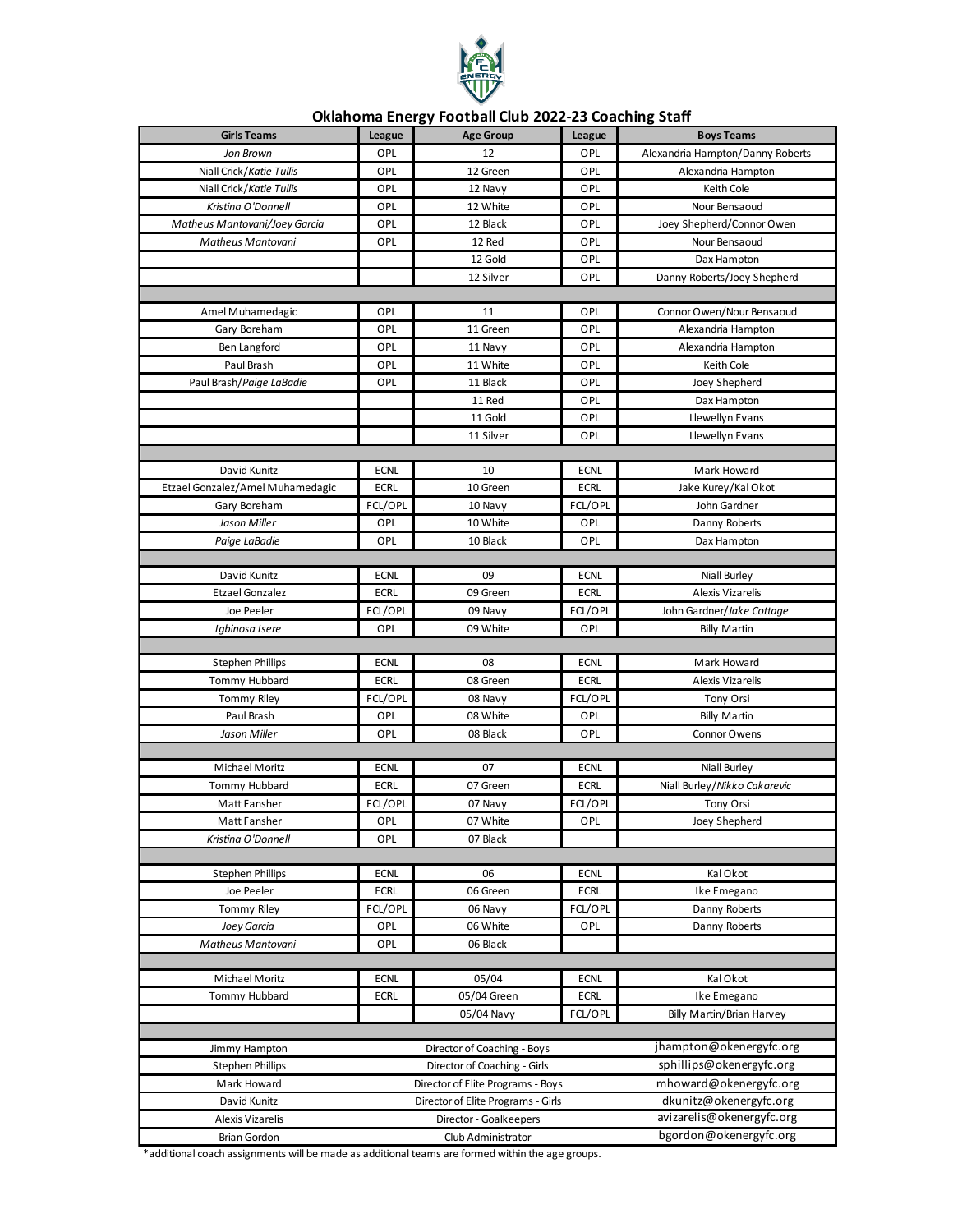Alexandria Hampton Alexis Vizarelis Amel Muhamedagic Ben Langford Billy Martin Brian Harvey Connor Owens Danny Roberts David Kunitz Dax Hampton Etzael Gonzalez Gary Boreham Igbinosa Isere Ike Emegano Jake Cottage Jake Kurey Jason Miller Joe Peeler Joey Garcia Joey Shepherd John Gardner Jon Brown Kal Okot Katie Tullis Keith Cole Kristina O'Donnell Llewellyn Evans Mark Howard Matheus Mantovani Matt Fansher Michael Mortiz Niall Burley Niall Crick/ Nikko Cacarevic Nour Bensaoud Paige Labade Paul Brash Stephen Phillips Tommy Hubbard Tommy Riley Tony Orsi Keeper 1 Keeper 2 Keeper 3 J Hampton Gordon Austin George